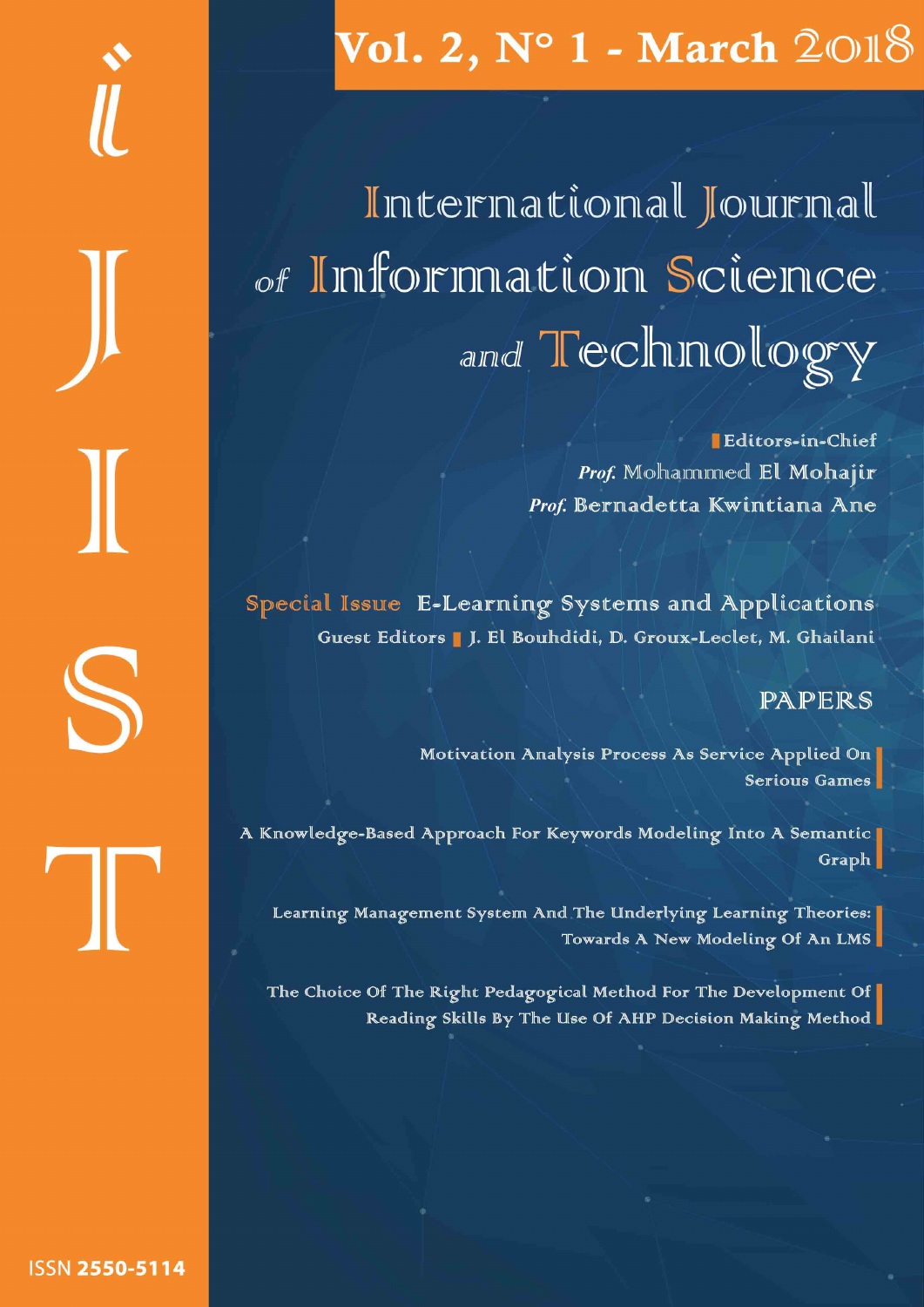\_\_\_\_\_\_\_\_\_\_\_\_\_\_\_\_\_\_\_\_\_\_\_\_\_\_\_\_\_\_\_\_\_\_\_\_\_\_\_\_\_\_\_\_\_\_\_\_\_\_\_\_\_\_\_\_\_\_\_\_\_\_\_\_\_\_\_\_\_

## **GUEST EDITORS**

#### Jaber El Bouhdidi

National School of Applied Sciences Abdelmalek ESSAÂDI University, Tetuan, Morocco Email [: elbouhdidi.jaber@gmail.com](mailto:elbouhdidi.jaber@gmail.com)

#### Dominique Groux-Leclet

Laboratory of Modeling, Information & Systems University of Picardie Jules Verne, Amiens, France Email : dominique.groux@u-picardie.fr

### Mohamed GHAILANI

National School of Applied Sciences, Abdelmalek ESSAÂDI University, Tangier, Morocco Email : [ghalamed@](mailto:alachhab@gmail.com)gmail.com

#### **Biographical notes:**

Jaber El Bouhdidi is Professor of Computer Science at the National School of Applied Sciences of Tetuan, Morocco. He is member of the SIGL research team. His research interest includes Web Semantic, multi-agents systems, e-learning Adaptive Systems and Big data mining. He has published several papers in international conferences and journals.

Dominique Groux-Leclet is HDR at the University of Picardie Jules Verne in Amiens, France. She is a confirmed researcher in areas related to IT Environments for Human Learning. She is involved in many regional and international projects like CIME, DISCOMOB, ASSIDUITAS, OPUS, and ETHICA. She has more than 80 contributions published in international conferences and journals.

Mohamed GHAILANI is a PhD holder and Professor of Computer Science at the National School of Applied Sciences of Tangier in Morocco. He has led several trainings for the benefit of the teachers of the Ministry of National Education of Morocco: Competencies approach, planning of learning, ICT for Education, etc. Currently, he is a member of the research laboratory: LabTIC, ENSA of Tangier. His research interest includes Web Semantic, multi-agents systems, e-learning Adaptive Systems and Big datamining. He has several papers in international conferences and journals.

\_\_\_\_\_\_\_\_\_\_\_\_\_\_\_\_\_\_\_\_\_\_\_\_\_\_\_\_\_\_\_\_\_\_\_\_\_\_\_\_\_\_\_\_\_\_\_\_\_\_\_\_\_\_\_\_\_\_\_\_\_\_\_\_\_\_\_\_\_\_\_\_\_\_\_\_\_